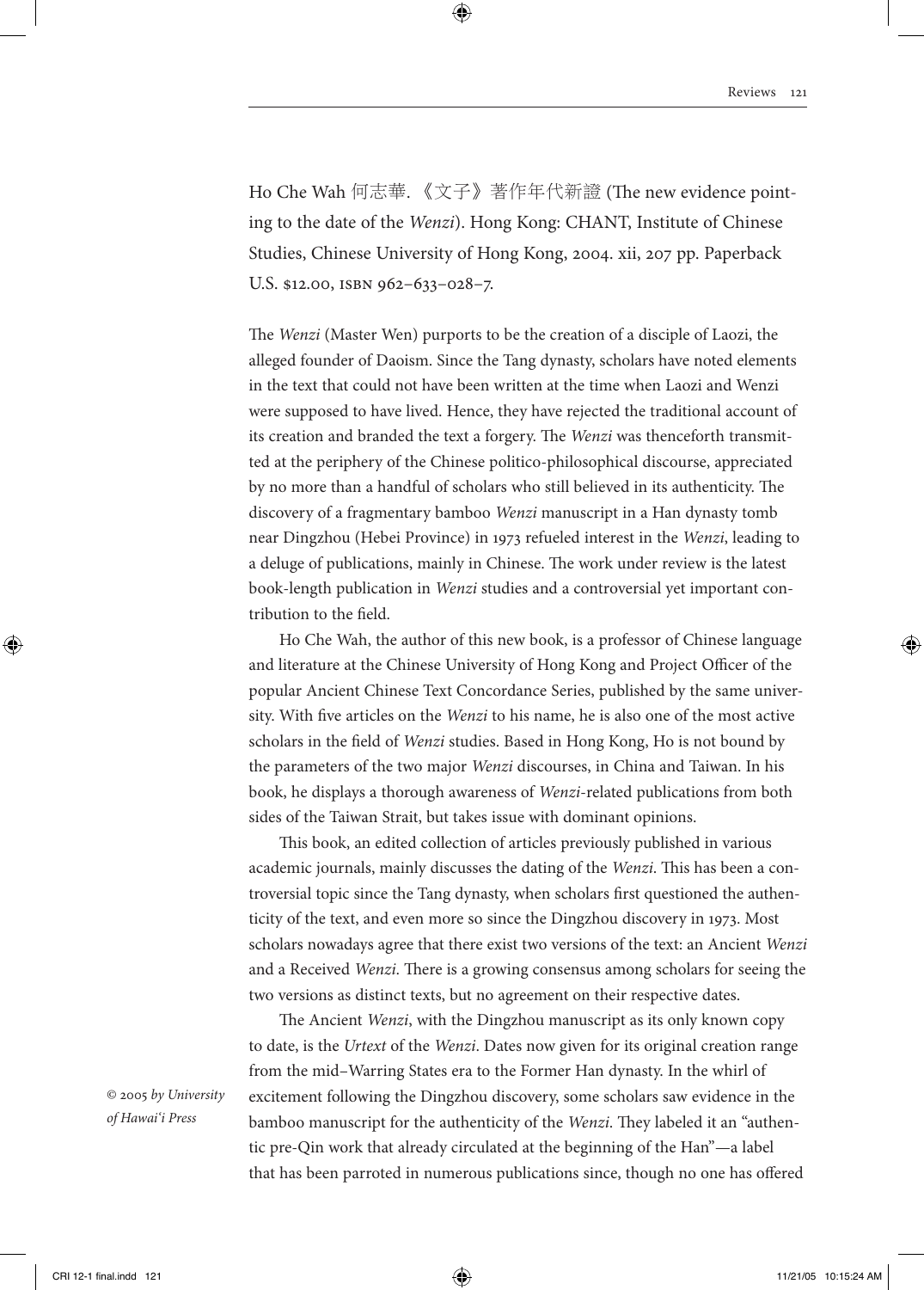convincing evidence for it. Following publication of the bamboo manuscript's transcript in the journal Wenwu (Cultural Relics) in 1995, a growing number of scholars became convinced that the text is not older than the Han dynasty. Based on textual evidence, they claim that the *Wenzi* was created during the early stages of the Former Han, perhaps under Emperor Gaozu (r. 202-195 B.C.E.) and no later than Emperor Jing (r. 157–141 B.C.E.). Ho proposes another scenario. Textual links that he discovered between some Dingzhou Wenzi bamboo strips and the Huainanzi lead him to suggest that the Wenzi's provenance possibly postdates the latter, which was presented to Emperor Wu in 139 B.C.E. Ho also notes a textual variation between the Dingzhou manuscript and the received Wenzi, perhaps the result of a taboo observance. One bamboo strip contains the graph bu  $\overline{\uparrow}$ , where the received text writes  $fu \nleftrightarrow$  instead. This potentially indicates that the text was conceived during or after the reign of Emperor Zhao (r. 87–74 B.C.E.), whose personal name, Liu Fuling 劉弗陵, is avoided. Ho therefore concludes that the text may have been created close to the time when the manuscript was consigned to the darkness of the tomb, in 55 B.C.E.

The Received Wenzi is loosely based on the Ancient Wenzi, but also includes numerous passages from other treatises, most notably the *Huainanzi*. The major revision of the Wenzi that led to the received text is traditionally thought to have taken place in the third or fourth century C.E. Crucial in dating the Received Wenzi is Gao You's commentary to the Huainanzi. Related passages in the Received Wenzi and Huainanzi are usually rather similar, though there exist quite a number of textual variations. Interestingly, the Wenzi often contains the variant graph that is suggested in the commentary to the *Huainanzi* by the renowned scholar Gao You, who lived at the end of the Latter Han dynasty. In other words, when a Huainanzi passage contains the dialectal or rare graph  $x$  and Gao You explains  $x$  as  $y$ , the *Wenzi* in the borrowed passage will write graph  $y$ . *Communis* opinio holds that the editor of the Wenzi relied on Gao You's comments when incorporating passages from the Huainanzi. The historical order in this view is: *Huainanzi* (ca. 139 B.C.E.)  $\rightarrow$  Gao You (ca. 212 C.E.)  $\rightarrow$  Received *Wenzi*. Ho diverges from the established view and argues for a different order: Huainanzi (ca. 139  $B.C.E.) \rightarrow Received Wenzi \rightarrow Gao You (ca. 212 C.E.).$ 

In Ho's view, Gao You was an erudite, meticulous, and somewhat mechanical literatus. Thoroughly familiar with a wide range of sources, Gao employs these for his glosses. A typical Gao You comment would be "graph  $x$  equals  $y$  because text so-and-so here writes  $y$ ." Ho's unorthodox argument is that Gao You had the Received Wenzi at his disposal, along with many other texts. Aware of the variations between Huainanzi and Received Wenzi, he used the latter when providing glosses to the former. Interestingly, Ho also notes that Gao You in his commentary to the Lüshi chunqiu occasionally writes "The Laozi says...," followed by a quotation that appears not in the received Laozi but in passages explicitly attributed to Laozi in the Received *Wenzi*. Hence, whereas Gao You appears to quote the *Laozi*,